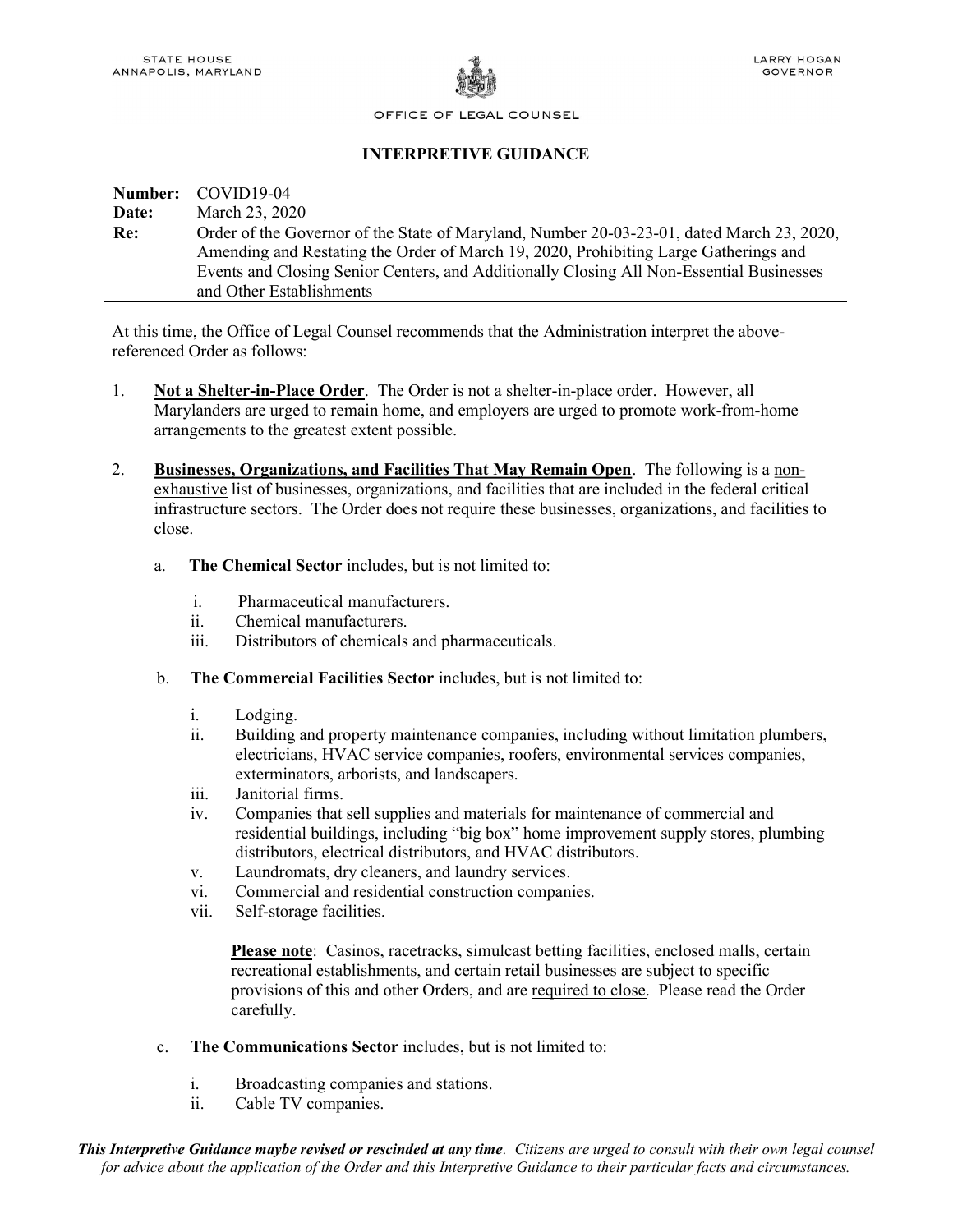- iii. Telephone (cellular and landline) companies.
- iv. Internet service providers.
- d. The Critical Manufacturing Sector includes, but is not limited to, manufacturing of:
	- i. Steel, iron, and aluminum products.
	- ii. Engines, motors, turbines, generators, and power transmission equipment.
	- iii. Earth-moving, mining, agricultural, and construction equipment.
	- iv. Parts for water, electric, and telecommunications utility infrastructure.
	- v. Land, air, and water vehicles, and related parts.
	- vi. Medical equipment.
	- vii. Personal protective equipment.
	- viii. Cleaning and sanitation equipment and supplies.
- e. The Defense Industrial Base Sector includes, but is not limited to:
	- i. Companies that research, develop, manufacture, or integrate weapons, defense, or intelligence systems or assets.
	- ii. Private contractors that support defense and intelligence agencies.

## f. The Emergency Services Sector includes, but is not limited to:

- i. Law enforcement.
- ii. Emergency medical services.
- iii. Emergency management.
- iv. Fire and rescue services.
- v. Private ambulance companies.
- g. The Energy Sector includes, but is not limited to:
	- i. Companies engaged in electricity production (excluding hydroelectric and nuclear, which are included in other sectors).
	- ii. Companies engaged in the production, refining, storage, transportation, distribution, and sale of oil, gas, and propane products, including gas stations and truck stops.
	- iii. Companies that provide utility maintenance services.
- h. The Financial Services Sector includes, but is not limited to:
	- i. Banks and credit unions.
	- ii. Non-bank lenders.
	- iii. Payroll processing companies.
	- iv. Payment processing companies.
	- v. Armored car companies.
	- vi. Insurance companies.
	- vii. Securities and investment companies.
	- viii. Accounting and bookkeeping firms.
- i. The Food and Agriculture Sector includes, but is not limited to:
	- i. Grocery stores.
	- ii. Farmer's markets.
	- iii. Convenience stores.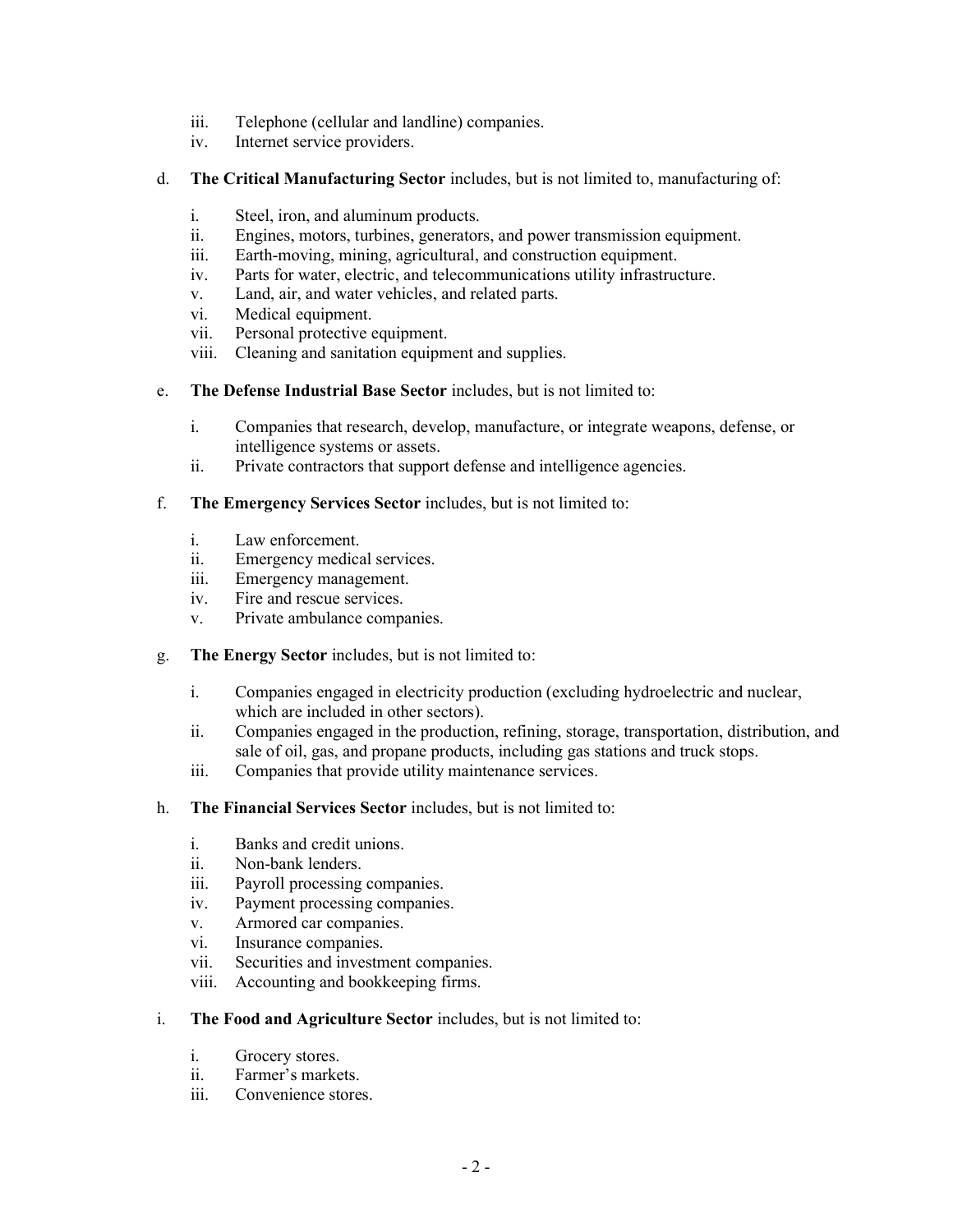- iv. Alcoholic beverage stores and distributors, distilleries, and wineries.
- v. Institutional food service and supply companies.
- vi. Farms.
- vii. Food manufacturing and processing.
- viii. Pet supply stores.
- ix. Veterinary hospitals, clinics, and kennels.
- x. Companies that manufacture, maintain, and sell agricultural equipment.
- xi. Companies that manufacture, or support the manufacturing of paper products.

Please note: Restaurants and bars are subject to specific provisions of the Order, and are required to close (except for carry-out, delivery, and drive-through sales). Please read the Order carefully.

- j. The Government Facilities Sector also encompasses private persons and entities that support the judicial system including, but not limited to:
	- i. Lawyers and law firms.
	- ii. Court reporters.
	- iii. Bail bondsmen.

#### k. The Healthcare and Public Health Sector includes, but is not limited to:

- i. Hospitals.
- ii. Healthcare systems and clinics.
- iii. Offices of health care providers, including physicians, dentists, and pharmacists.
- iv. Physical, occupation, and speech therapists.
- v. Behavioral health facilities and professionals, including psychologists, mental health counselors, and substance abuse counselors
- vi. Rehabilitation facilities.
- vii. Diagnostic facilities, including radiology, imaging, and laboratory facilities.
- viii. Health plans, payors, and billing companies.
- ix. Funeral homes and crematoriums.
- x. Senior living facilities, including independent living, assisted living, and skilled nursing.
- xi. Manufacturers and distributors of medical equipment and supplies.
- xii. Medical cannabis growers, processors, and dispensaries.
- xiii. Home health care companies.
- xiv. Pharmacies.

#### l. The Information Technology Sector includes, but is not limited to:

- i. Companies that design, develop, distribute, host, sell, and support information technology software and hardware.
- ii. Companies that provide network routing, access, and configuration services.

## m. The Transportation Systems Sector includes, but is not limited to:

- i. Airlines and operators of commercial aircraft (manned and unmanned).
- ii. Airports, air strips, heliports, and seaplane bases.
- iii. Railroads.
- iv. Motor carriers.
- v. Carriers of marine freight, including ocean carriers and inland carriers.